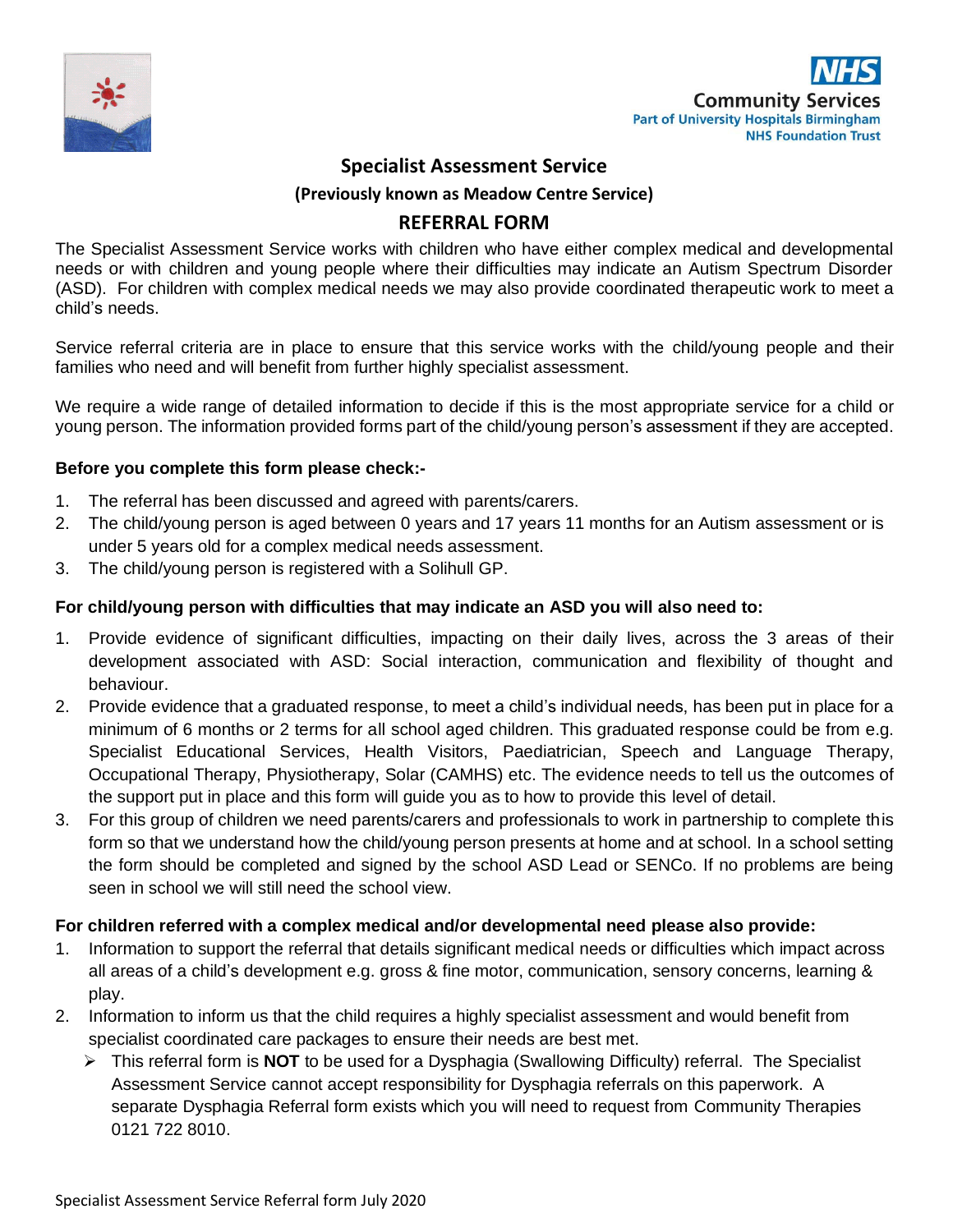| 1. Why are you referring this child/young person Please tick appropriate box                                                                                                   |                                                                              |  |  |  |
|--------------------------------------------------------------------------------------------------------------------------------------------------------------------------------|------------------------------------------------------------------------------|--|--|--|
| Specialist assessment of complex medical and/or developmental needs (complete sections 1-15 and<br>25 & 26)                                                                    |                                                                              |  |  |  |
| Specialist assessment of social communication difficulties including the possibility of an Autism<br>Spectrum Disorder (ASD). (Complete sections 1-12 and sections $14 - 26$ ) |                                                                              |  |  |  |
| 2. Child/young person's Details                                                                                                                                                |                                                                              |  |  |  |
| Child/ Young Person's first name/s:                                                                                                                                            | Child/young person's family name:                                            |  |  |  |
| Date of Birth:                                                                                                                                                                 | Is the child/young person (please circle)<br>Male<br>Female                  |  |  |  |
| Child/young person's Address:                                                                                                                                                  | First Language spoken by this child/young<br>person/family:                  |  |  |  |
| Post Code:                                                                                                                                                                     | Interpreter needed? Yes/No                                                   |  |  |  |
| 3. What nursery / school /college does the child/young person attend?                                                                                                          |                                                                              |  |  |  |
| Name of School/Setting:                                                                                                                                                        | Telephone contact details of School/Setting;                                 |  |  |  |
| Address:                                                                                                                                                                       | Name of person at the setting that is the best person<br>for us to speak to: |  |  |  |
| Current year group:                                                                                                                                                            |                                                                              |  |  |  |
| 4. Parents/Carers details: Please give full names and addresses (if different) of each<br>parent/carer responsible for this child/young person where applicable                |                                                                              |  |  |  |
| Name:                                                                                                                                                                          | Name:                                                                        |  |  |  |
| Mother<br>Father Carer (please circle)                                                                                                                                         | Mother<br>Father Carer (please circle)                                       |  |  |  |
| Address:                                                                                                                                                                       | Address:                                                                     |  |  |  |
| Post code:                                                                                                                                                                     | Post code:                                                                   |  |  |  |
| <b>Contact Telephone Number</b><br>Land line:                                                                                                                                  | <b>Contact Telephone Number</b><br>Land Line:                                |  |  |  |
| Mobile:<br>Can a message be left on these numbers? Yes/No                                                                                                                      | Mobile:<br>Can a message be left on these numbers? Yes/No                    |  |  |  |
| Parent/Carer Email Address:                                                                                                                                                    |                                                                              |  |  |  |
| Is this child/young person looked after by the local authority                                                                                                                 | Yes / No (Please circle)                                                     |  |  |  |
| Who holds parental responsibility for this child/young person?                                                                                                                 |                                                                              |  |  |  |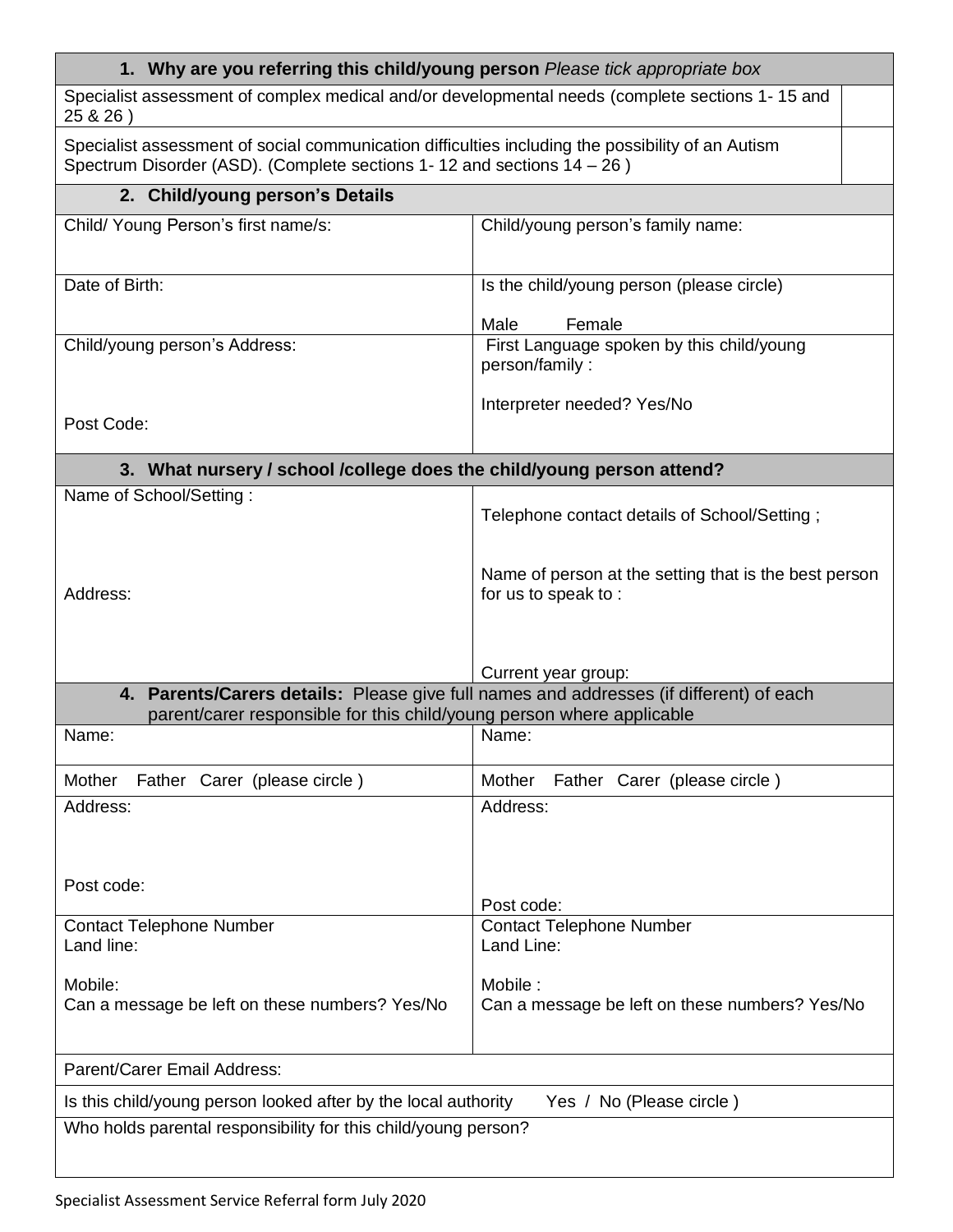| 5. Referrer your details: (We need to know who is referring this child/young person)                                       |  |             |                                                   |                                                                   |  |
|----------------------------------------------------------------------------------------------------------------------------|--|-------------|---------------------------------------------------|-------------------------------------------------------------------|--|
| Name of person referring child/young person:                                                                               |  |             | Please tell us who you are e.g. parent, SENCo, GP |                                                                   |  |
| Address of person referring child/young person:                                                                            |  | etc.        |                                                   |                                                                   |  |
|                                                                                                                            |  |             |                                                   |                                                                   |  |
|                                                                                                                            |  |             | Telephone contact details:                        |                                                                   |  |
| Post code:                                                                                                                 |  |             |                                                   |                                                                   |  |
|                                                                                                                            |  |             |                                                   |                                                                   |  |
| 6. Date this form was completed:                                                                                           |  |             |                                                   |                                                                   |  |
| 7. Details of the Child/Young Person's GP: (Check with us if you are not sure if this is a Solihull<br>GP)                 |  |             |                                                   |                                                                   |  |
| Name of the GP/Practice:                                                                                                   |  | NHS number: |                                                   |                                                                   |  |
|                                                                                                                            |  |             |                                                   |                                                                   |  |
| Address of GP Practice:                                                                                                    |  |             | Telephone Number of GP:                           |                                                                   |  |
|                                                                                                                            |  |             |                                                   |                                                                   |  |
|                                                                                                                            |  |             |                                                   |                                                                   |  |
| Post code:                                                                                                                 |  |             |                                                   |                                                                   |  |
| 8. PARENT'S CONSENT - In order for this referral to be considered, parents/carers or those with                            |  |             |                                                   |                                                                   |  |
| designated parental responsibility <b>MUST</b> give their signed consent.                                                  |  |             |                                                   |                                                                   |  |
|                                                                                                                            |  |             |                                                   | <b>PRINT NAME and</b>                                             |  |
| Please read, sign, print name and tell us who you are in<br>the boxes below:                                               |  |             | <b>Signature and date</b>                         | tell us who you are<br>in relation to this<br>child/young person. |  |
|                                                                                                                            |  |             |                                                   |                                                                   |  |
| I am aware of the concerns outlined in this referral and<br>consent to the further assessment of my child/young            |  |             |                                                   |                                                                   |  |
| person's strengths and difficulties to be considered.                                                                      |  |             |                                                   |                                                                   |  |
| I give my consent for further information to be requested from                                                             |  |             |                                                   |                                                                   |  |
| professionals currently or previously involved and if                                                                      |  |             |                                                   |                                                                   |  |
| necessary, for this information to be discussed with the multi<br>disciplinary team as part of the referral and assessment |  |             |                                                   |                                                                   |  |
| process.                                                                                                                   |  |             |                                                   |                                                                   |  |
| 9.<br>Please tick as appropriate                                                                                           |  |             |                                                   |                                                                   |  |
| <b>White British</b>                                                                                                       |  |             | Bangladeshi or British Bangladeshi                |                                                                   |  |
| White Irish                                                                                                                |  |             | Other Asian Background                            |                                                                   |  |
| Other White Background                                                                                                     |  | Caribbean   |                                                   |                                                                   |  |
| White & Black Caribbean                                                                                                    |  | African     |                                                   |                                                                   |  |
| White & Black African                                                                                                      |  |             | Other Black Background                            |                                                                   |  |
| White & Asian                                                                                                              |  | Chinese     |                                                   |                                                                   |  |
| <b>Other Mixed Background</b>                                                                                              |  |             | <b>Other Ethnic Group</b>                         |                                                                   |  |
| Indian or British Indian                                                                                                   |  |             | <b>Ethnic Category Not Stated</b>                 |                                                                   |  |
| Pakistani or British Pakistani                                                                                             |  |             |                                                   |                                                                   |  |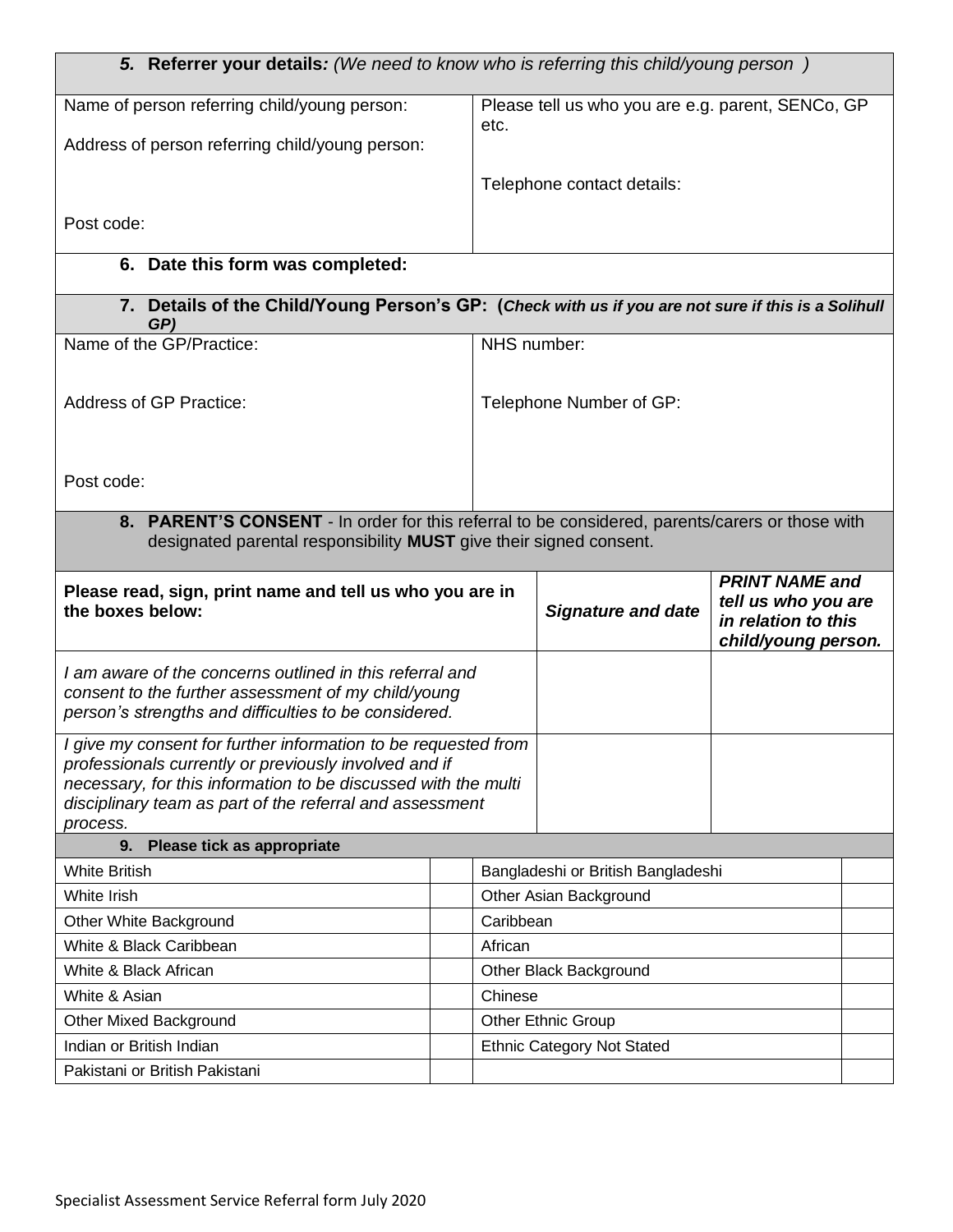### **10. Information about the child/young person**

**Does this child/young person have any known medical conditions or impairments?**  *(please include any allergies)* 

**Describe the impact of these difficulties on the child/young person.** 

**Is this child/young person currently on any medication? If so please detail:** 

| Have they passed hearing checks?                                                                 | No<br>Yes                 | Don't Know (please circle) |                        |                                                          |  |
|--------------------------------------------------------------------------------------------------|---------------------------|----------------------------|------------------------|----------------------------------------------------------|--|
| Have they passed vision checks?                                                                  | <b>No</b><br>Yes          | Don't Know (please circle) |                        |                                                          |  |
| Does this child/young person wear glasses?                                                       | <b>No</b><br>Yes          | Don't Know (please circle) |                        |                                                          |  |
| 11. Child/young person's family details                                                          |                           |                            |                        |                                                          |  |
| Tell us about key family members, and who<br>lives in the house with this child/young<br>person. |                           |                            |                        |                                                          |  |
| Do any other family members have any<br>difficulties?                                            |                           |                            |                        |                                                          |  |
| 12. Social Care information                                                                      |                           |                            |                        |                                                          |  |
|                                                                                                  |                           |                            |                        |                                                          |  |
| Is the child/young person or family currently<br>supported by Social Care?                       | Currently:<br>Previously: | Yes<br>Yes                 | <b>No</b><br><b>No</b> | Don't know (please circle)<br>Don't know (Please circle) |  |
| Name and contact details of social worker                                                        | Name:                     |                            |                        |                                                          |  |
|                                                                                                  | Address:                  |                            |                        |                                                          |  |
| Please tell us why this service is or was                                                        | Tel:                      |                            |                        |                                                          |  |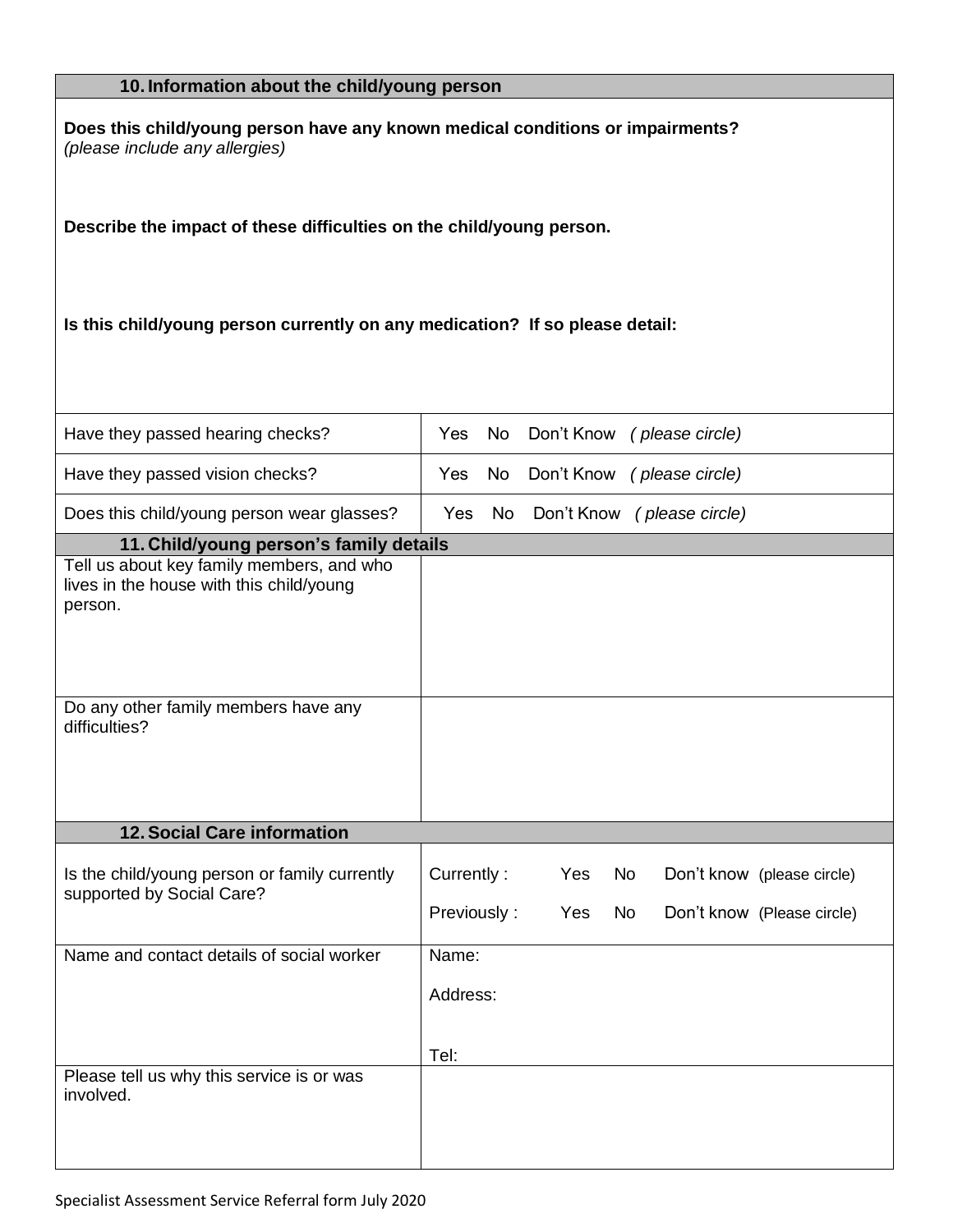#### **Please only complete this page if you are referring a child with complex medical and/or developmental needs. If you are referring a child/young person for an assessment of a possible ASD please move to the section 14**

| 13. Complex medical/developmental needs                                                    |                |
|--------------------------------------------------------------------------------------------|----------------|
| What are parent's current main<br>concerns?                                                | $\mathbf{1}$ . |
|                                                                                            | 2.             |
|                                                                                            | 3.             |
|                                                                                            |                |
| Describe any physical strengths or<br>difficulties that this child has                     |                |
| Describe any communication<br>strengths or difficulties that this<br>child has             |                |
| Describe any play and interaction<br>strengths or difficulties that this<br>child has      |                |
| Describe any learning strengths or<br>difficulties                                         |                |
| Tell us anything else about this<br>child that you feel would be helpful<br>for us to know |                |

**Please remember to enclose all the information you hold from other professionals and services. It will delay the referral being considered if they are not included.**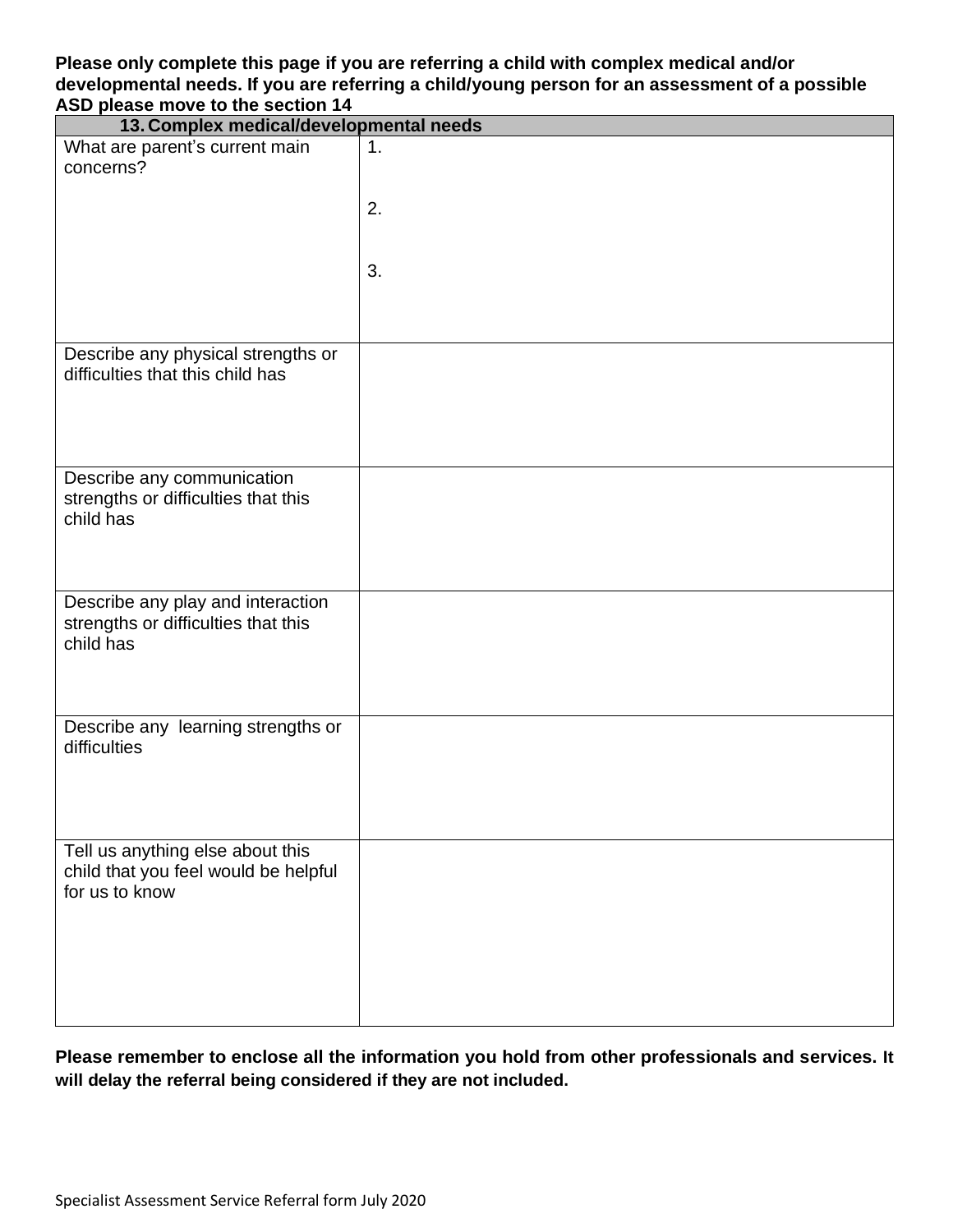| 14. Tell us about any additional support that this child/young person currently receives?<br>Please continue on a separate sheet if necessary |                                                                                                 |                                                                     |                                                                                                      |
|-----------------------------------------------------------------------------------------------------------------------------------------------|-------------------------------------------------------------------------------------------------|---------------------------------------------------------------------|------------------------------------------------------------------------------------------------------|
| <b>Describe the additional</b><br>support                                                                                                     | Who is responsible<br>for providing this<br>support? Please<br>include their<br>contact details | When did this<br>support start and<br>how often does it<br>occur?   | What difference has it made?                                                                         |
|                                                                                                                                               |                                                                                                 |                                                                     |                                                                                                      |
|                                                                                                                                               |                                                                                                 |                                                                     |                                                                                                      |
|                                                                                                                                               |                                                                                                 |                                                                     |                                                                                                      |
|                                                                                                                                               |                                                                                                 |                                                                     |                                                                                                      |
|                                                                                                                                               |                                                                                                 |                                                                     | 15. Tell us about any additional support that this child/young person has previously received?       |
| <b>Describe the previous</b><br>additional support                                                                                            | Who was<br>responsible for<br>providing this<br>support?                                        | When did this<br>assistance start and<br>how often did it<br>occur? | What difference did it make?                                                                         |
|                                                                                                                                               |                                                                                                 |                                                                     |                                                                                                      |
|                                                                                                                                               |                                                                                                 |                                                                     |                                                                                                      |
| Plan in place?<br>YES NO                                                                                                                      |                                                                                                 |                                                                     | Does the child/young person have a Statement of Special Educational Need or an Education Health Care |

**If you are referring a child with complex medical difficulties and/ or developmental difficulties please now go to sections 25 & 26 towards the end of this form and then return the completed form to the Specialist Assessment Service, Chelmsley Wood Primary Care Centre.** 

**Please continue to complete the next sections of this form if you are referring a child/young person for difficulties that may indicate an Autism Spectrum Disorder**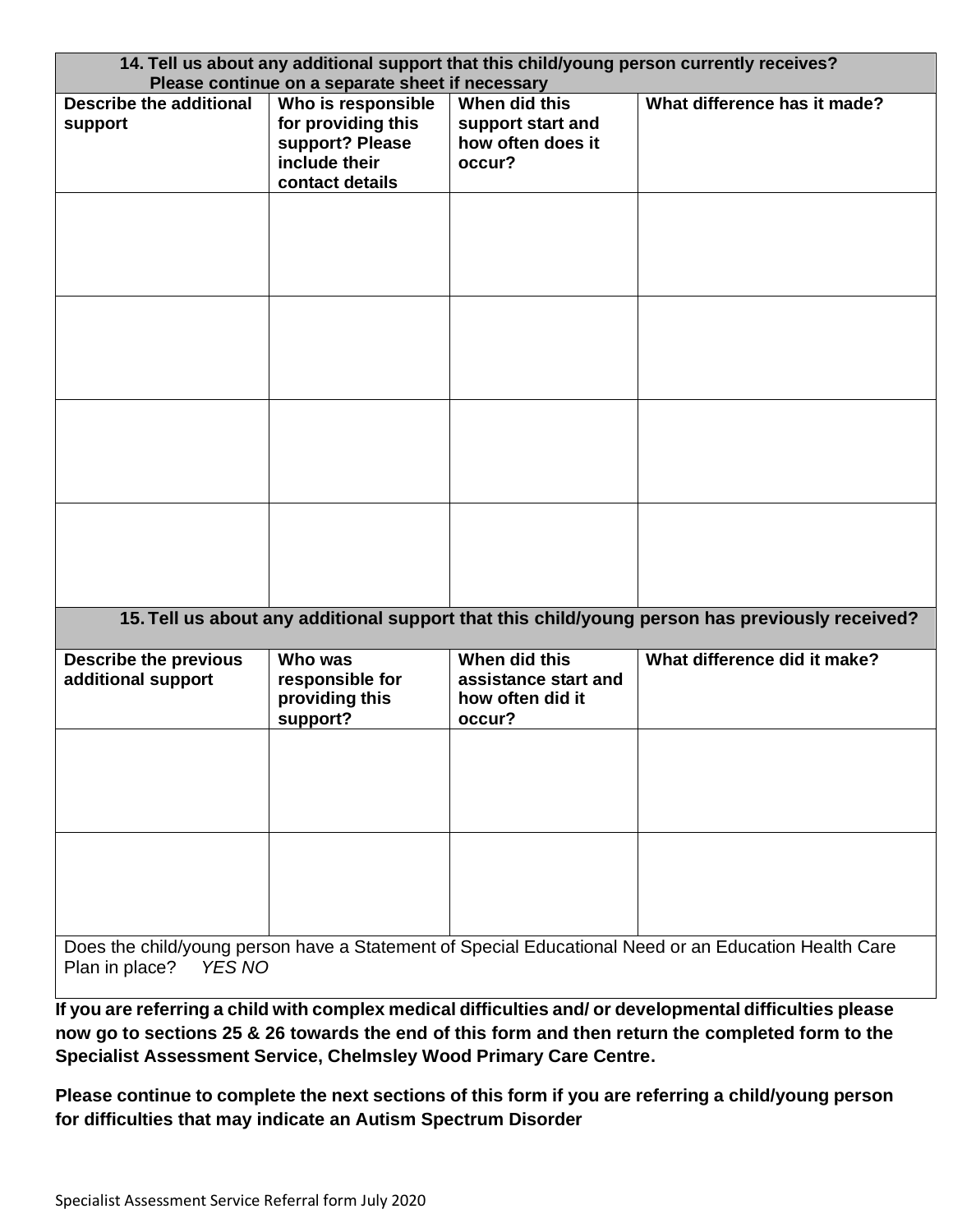| 16. Describe any additional support parents/carers have received and also how strategies have<br>been shared with parents/carers                                                    |            |           |
|-------------------------------------------------------------------------------------------------------------------------------------------------------------------------------------|------------|-----------|
|                                                                                                                                                                                     |            |           |
|                                                                                                                                                                                     |            |           |
|                                                                                                                                                                                     |            |           |
| What are parents/carers main concerns at the moment?                                                                                                                                |            |           |
|                                                                                                                                                                                     |            |           |
|                                                                                                                                                                                     |            |           |
|                                                                                                                                                                                     |            |           |
| If the referrer is not the parent, please add in what are the referrers main concerns at the moment                                                                                 |            |           |
|                                                                                                                                                                                     |            |           |
|                                                                                                                                                                                     |            |           |
|                                                                                                                                                                                     |            |           |
| 17. Child/young person's views                                                                                                                                                      |            |           |
|                                                                                                                                                                                     |            |           |
| Is the child/young person aware of this referral?<br>(we are aware that this may not be appropriate for young children)                                                             | <b>YES</b> | <b>NO</b> |
| What are their views about their strengths and any difficulties they may be experiencing? (we understand<br>that this is not always possible to comment on for very young children) |            |           |
|                                                                                                                                                                                     |            |           |
|                                                                                                                                                                                     |            |           |
|                                                                                                                                                                                     |            |           |
|                                                                                                                                                                                     |            |           |
|                                                                                                                                                                                     |            |           |
|                                                                                                                                                                                     |            |           |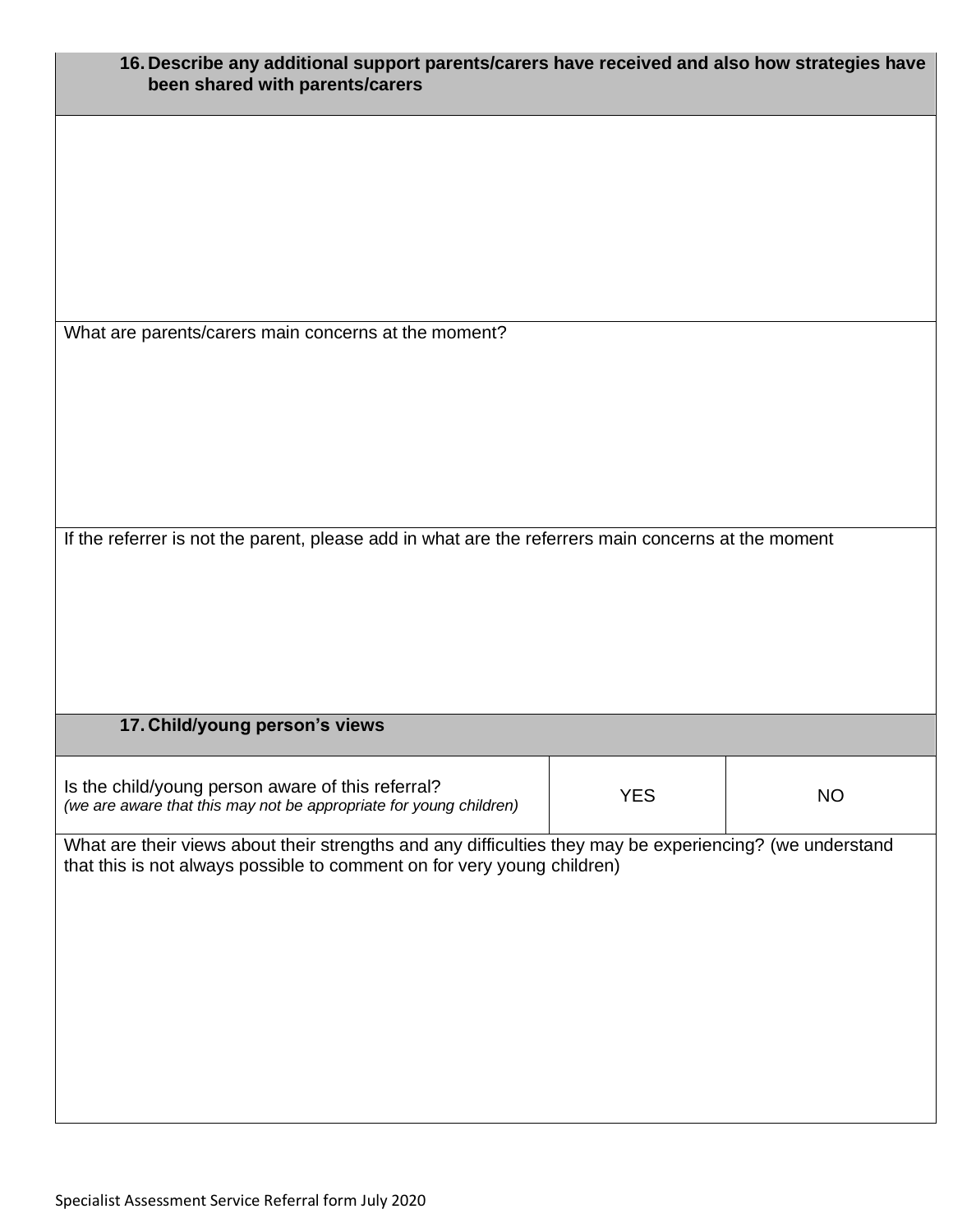| <b>Current strengths and</b> |  |
|------------------------------|--|
| difficulties                 |  |

**This column to be completed by a key professional e.g. SENCO, ASD lead or referrer.** 

# **18. Communication Skills**

| Describe how well this          |  |
|---------------------------------|--|
| child/young person understands  |  |
| what is said to them e.g. Can   |  |
| they follow instructions        |  |
| appropriate to their age.       |  |
|                                 |  |
|                                 |  |
|                                 |  |
|                                 |  |
|                                 |  |
| Does this child/young person    |  |
| follow routines of the          |  |
| household/classroom?            |  |
| Do they watch or follow other   |  |
| children to help them           |  |
| understand? Please describe.    |  |
|                                 |  |
|                                 |  |
| Describe how this child/young   |  |
| person expresses themselves     |  |
| and is it in a way that is      |  |
| appropriate to their age group? |  |
|                                 |  |
|                                 |  |
| Can this child/young person use |  |
|                                 |  |
| Appropriate eye contact?        |  |
| Facial expression?              |  |
|                                 |  |
| Body posture?                   |  |
|                                 |  |
| Gesture?                        |  |
|                                 |  |
|                                 |  |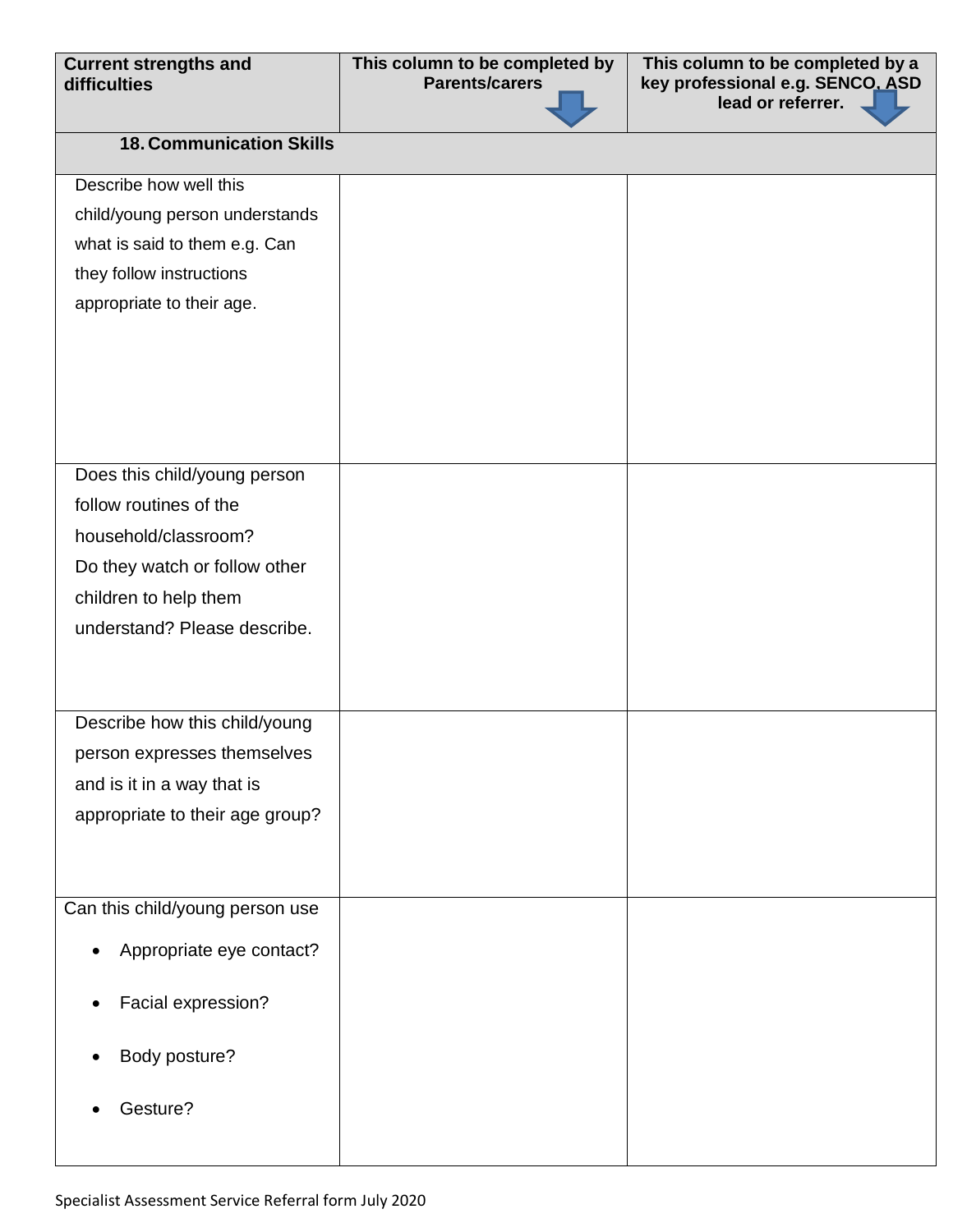| Describe how this child/young        |  |
|--------------------------------------|--|
| person responds                      |  |
| to direct questions?                 |  |
|                                      |  |
|                                      |  |
|                                      |  |
|                                      |  |
| Describe anything that you have      |  |
| noticed that's different about the   |  |
| way this child/young person          |  |
| speaks e.g. Tone or style of what    |  |
| they say, use of repetitive phrases, |  |
| say things inappropriate to a        |  |
| situation or gives unusual or        |  |
| random answers to questions.         |  |
|                                      |  |
|                                      |  |
|                                      |  |
| Describe how this child/young        |  |
|                                      |  |
| person holds a two way               |  |
| conversation. Can they keep on       |  |
| topic, show interest in what people  |  |
| are saying, take turns in a          |  |
| conversation, dominate or get left   |  |
| out of conversations?                |  |
|                                      |  |
|                                      |  |
|                                      |  |
| Describe how this child/young        |  |
| person interacts, with child/young   |  |
| people their own age, with family    |  |
| members, with teachers, with         |  |
| unfamiliar people.                   |  |
|                                      |  |
|                                      |  |
|                                      |  |
|                                      |  |
|                                      |  |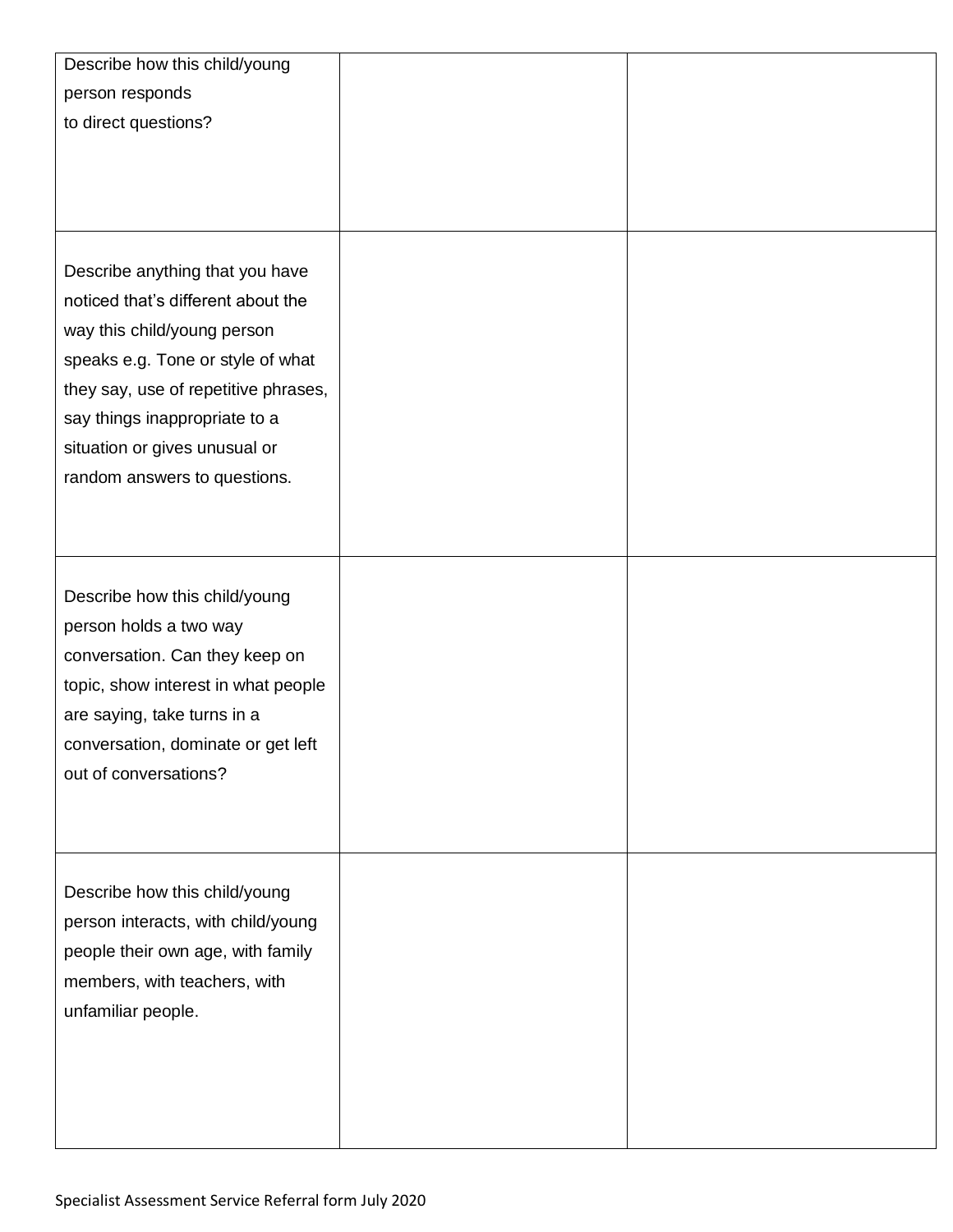| 19. Play skills                                                                                |  |
|------------------------------------------------------------------------------------------------|--|
| Describe this child/young                                                                      |  |
| person's play skills e.g. do they                                                              |  |
| seem appropriate for their age,                                                                |  |
| do they play with others, does                                                                 |  |
| play lead to difficulties?                                                                     |  |
| Can this child/young person play<br>imaginatively?                                             |  |
| Describe how this child/young<br>person shares interests and their<br>achievements with others |  |
| 20. Flexibility of thought and behaviour                                                       |  |
|                                                                                                |  |
| Describe any intense interests                                                                 |  |
| that this child/young person may                                                               |  |
| have that have an impact on their                                                              |  |
| day to day life.                                                                               |  |
|                                                                                                |  |
| Describe any unusual routines                                                                  |  |
| that this child/young person may                                                               |  |
| have.                                                                                          |  |
|                                                                                                |  |
|                                                                                                |  |
| Describe how this child/young                                                                  |  |
| person copes with any changes<br>to their routine and what you may                             |  |
| have to do to help them cope.                                                                  |  |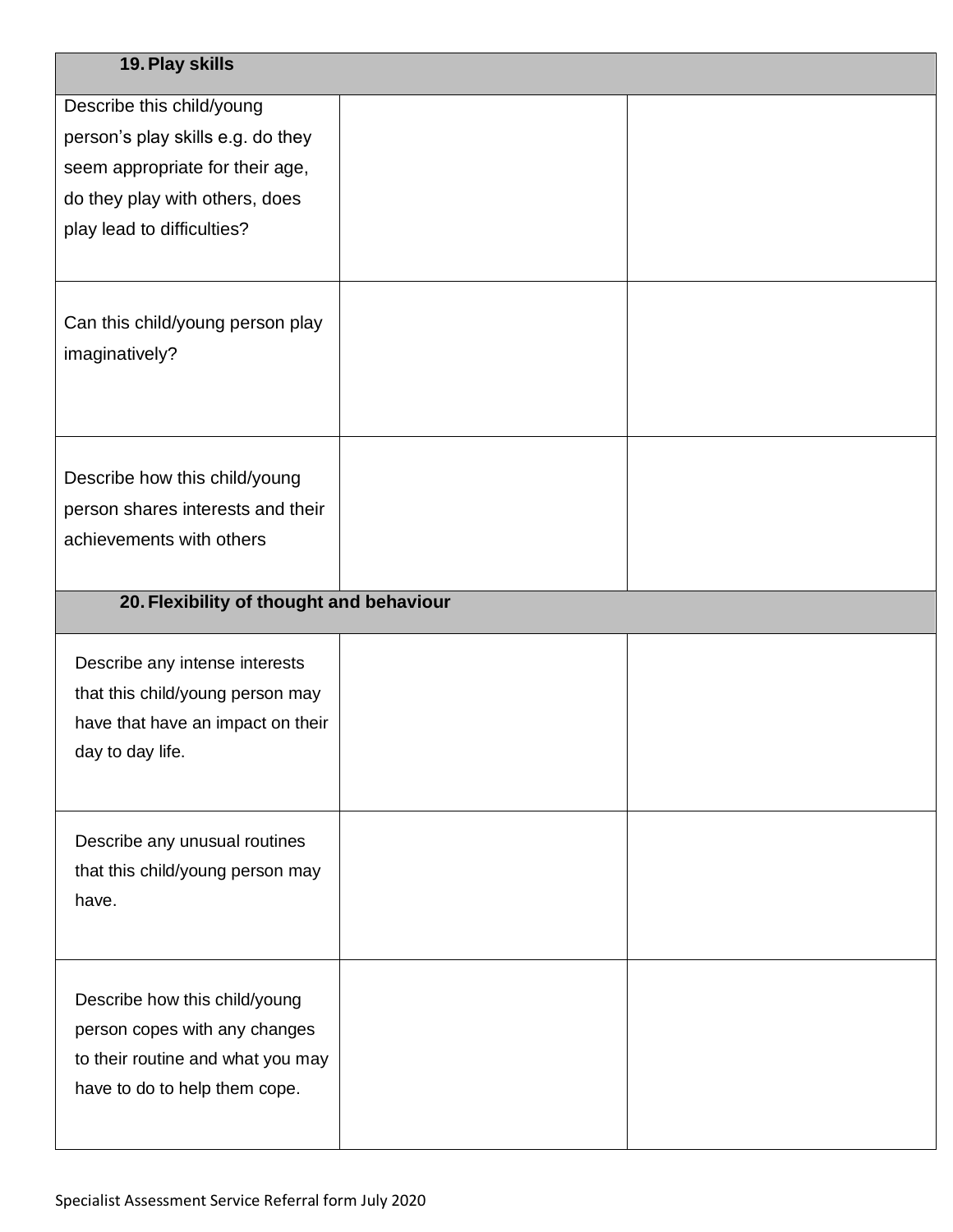| Describe this child/young<br>person's behaviour.                                                                                                                      |  |
|-----------------------------------------------------------------------------------------------------------------------------------------------------------------------|--|
| Describe any unusual or<br>repetitive motor movements e.g.<br>finger flapping or twisting or<br>general body movements.                                               |  |
| Describe what may distress this<br>child/young person or make them<br>anxious.<br>Tell us about what has to be put<br>in place to help them manage<br>their distress. |  |
| Describe how this child/young<br>person responds to other<br>people's emotions.                                                                                       |  |
| Describe if this child/young<br>person is able to adjust their<br>behaviour to different situations.                                                                  |  |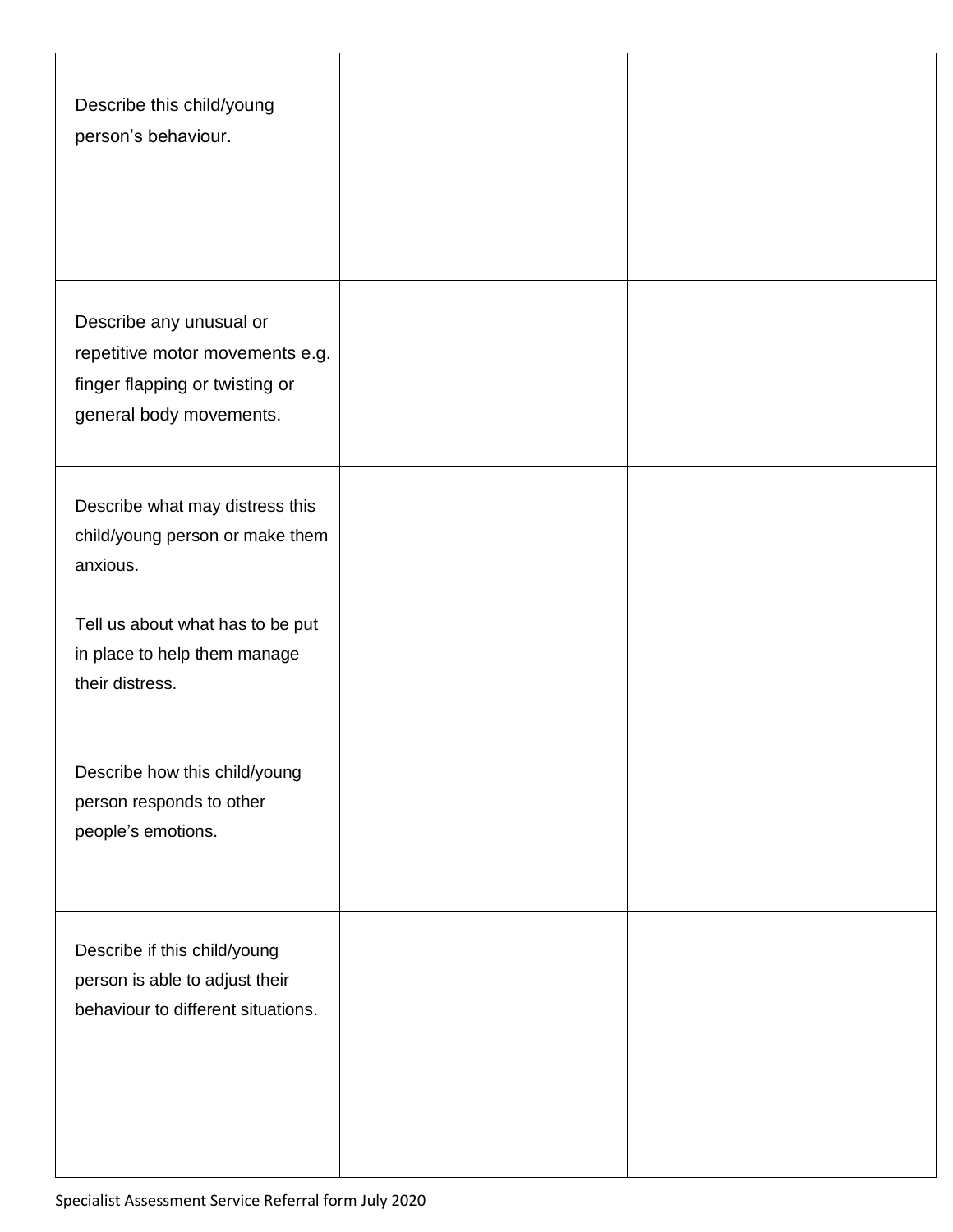| 21. Sensory Information                                                                                                               |  |
|---------------------------------------------------------------------------------------------------------------------------------------|--|
| Describe if this child/young<br>person is extra sensitive e.g. to<br>noises, textures, touch, smell,<br>movement.                     |  |
| Does this child/young person seek<br>additional sensation? If so, how?<br>E.g. do they fidget, fiddle, touch,<br>can't sit still?     |  |
| 22. Physical Skills and Independence                                                                                                  |  |
| Describe any strengths or<br>difficulties with gross motor skills,<br>balance or co-ordination.                                       |  |
| Describe any strengths or<br>difficulties with fine motor skills e.g.<br>handwriting, keyboard skills,<br>drawing, painting, cutting. |  |
| 23. Independence                                                                                                                      |  |
| Describe if this child/young<br>person can complete daily living<br>skills as expected for their age?<br>Toileting<br>Dressing        |  |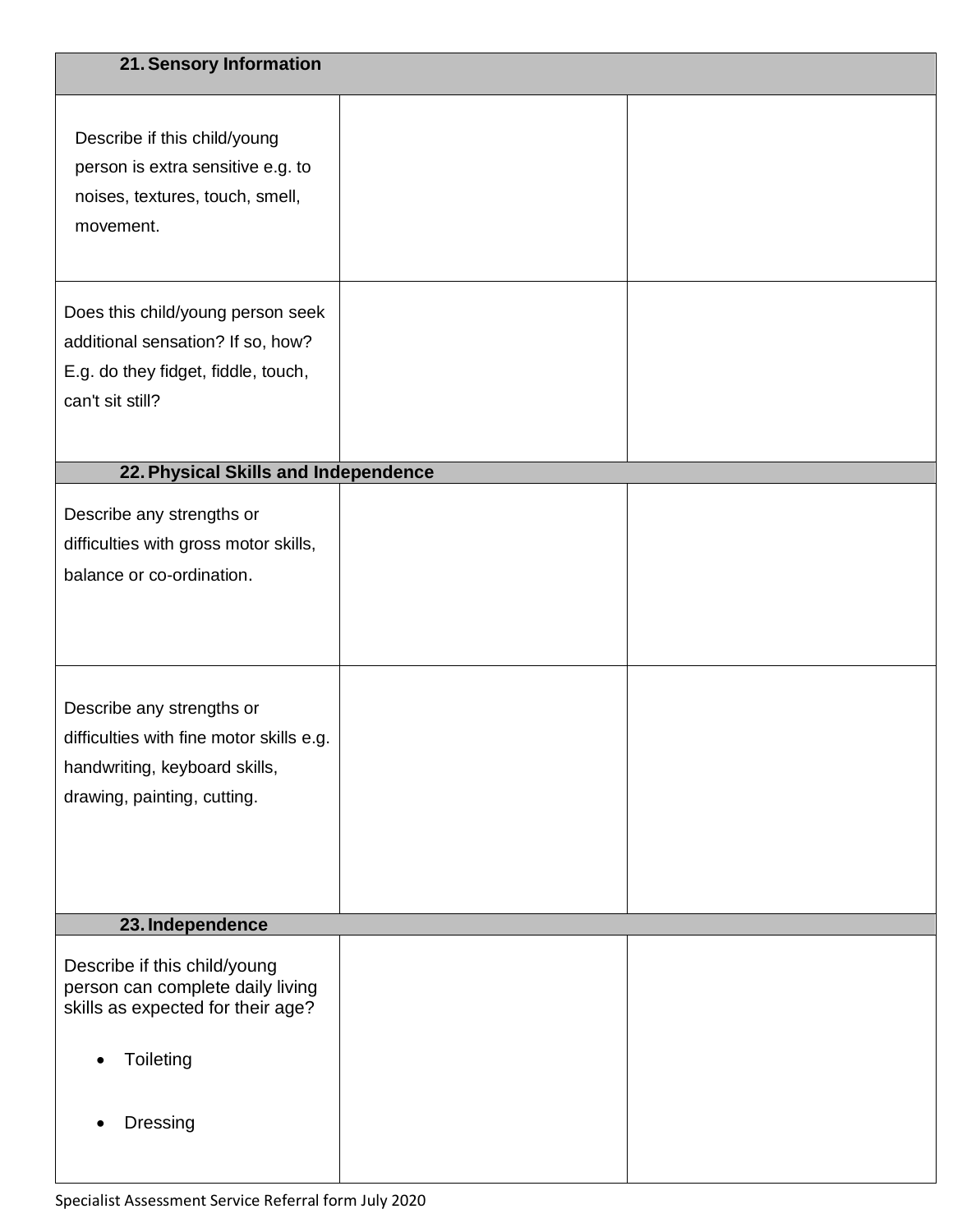| Eating                                                                                                                                           |  |
|--------------------------------------------------------------------------------------------------------------------------------------------------|--|
| Drinking                                                                                                                                         |  |
| Attend to their own<br>personal hygiene needs                                                                                                    |  |
| 24. Cognition and Learning                                                                                                                       |  |
| Can this /young person choose<br>and complete an activity in a way<br>appropriate to their age group?                                            |  |
| Can this child/young person<br>maintain their attention in a way<br>appropriate to their age group?                                              |  |
| Describe any concerns around this<br>child/young person's learning?                                                                              |  |
| Do they have any particular<br>strengths/difficulties in different<br>subject areas?                                                             |  |
| Is this child/young person meeting<br>age related expectations across<br>the national curriculum?<br>If not, describe their attainment<br>levels |  |